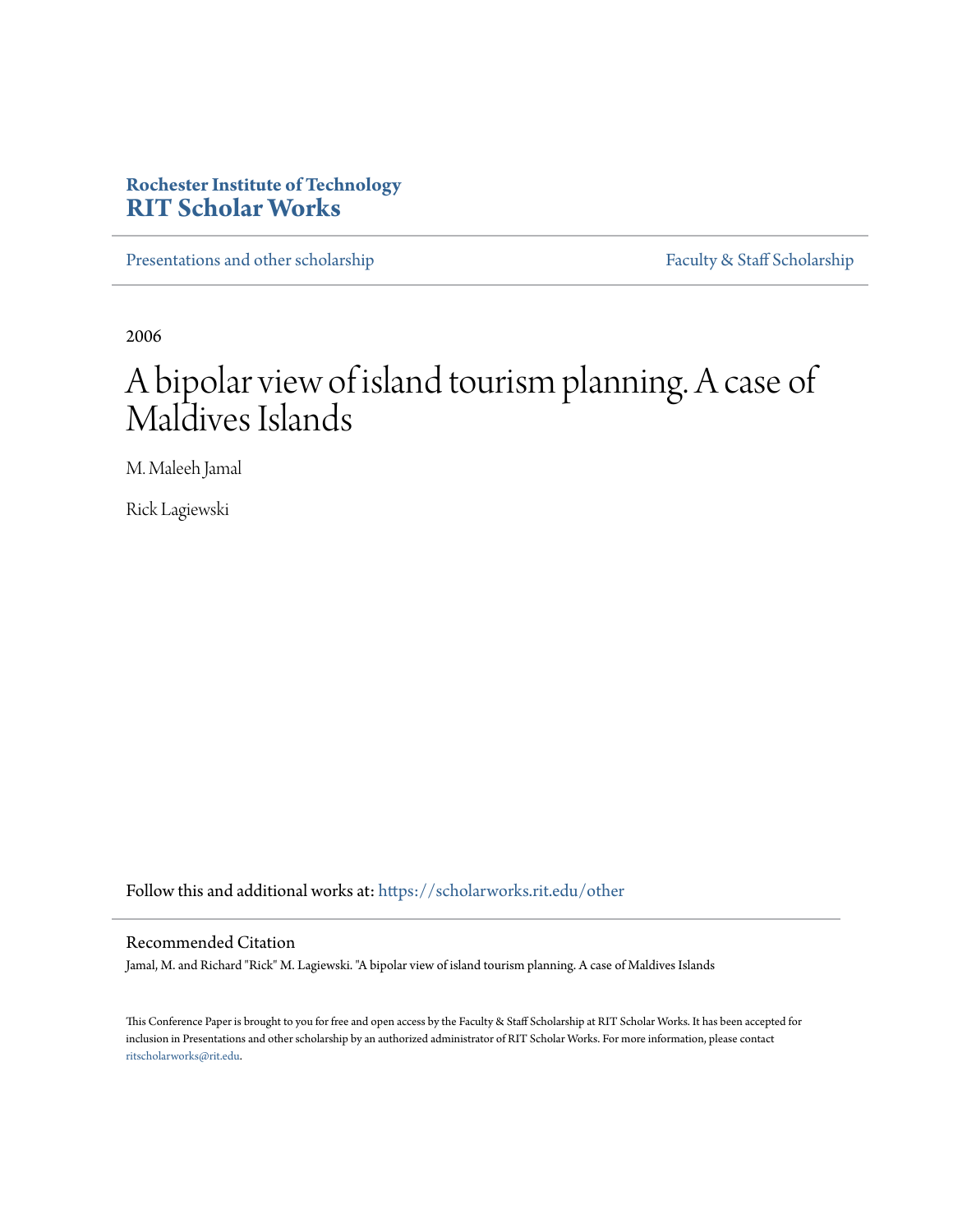### **A BIPOLAR VIEW OF ISLAND TOURISM PLANNING. A CASE OF MALDIVES ISLANDS**

M. Maleeh Jamal Maldives Tourism Promotion Board Male', Maldives maleehj@hotmail.com

Richard "Rick" M. Lagiewski Rochester Institute of Technology Rochester, New York Rick.Lagiewski@rit.edu

#### **ABSTRACT**

The left/right approaches to tourism planning was an allegory in the late  $20<sup>th</sup>$  and early  $21<sup>st</sup>$  century. The bipolar view of tourism planning views matters through recurring patterns of binary separations depending on whether the approach is primarily concerned with an industry focus (rightist) or whether its main aim is addressing social development (leftist). This paper takes Peter M. Burns tourism planning a third way's bipolar view of tourism planning approaches (2004) and applies them to the context of island tourism. This paper further elaborates this view of planning with examples from the Maldives Islands.

**Key Words:** development, island tourism, tourism planning, Maldives.

#### **INTRODUCTION**

Island tourism may not be different from other forms of tourism in the context of various dimensions of 'tourism' alone, but the issues that surround the phenomenon of island tourism are diverse and complex (Poetschke, 1995). They range from the policy and planning issues spearheaded by the government to the dayto-day management and operational issues faced by the individual service providers (Hall & Oehlers, 2000; Conlin, 1996; Wilkinson, 1996). One of the major concerns is that micro islands are physically so small that development potential on them is constrained (Sinha & Bushell, 2002; Mausoom, 1998). There is a general agreement that the development of tourism in the small island destinations is difficult.

#### **Bipolar View**

Bipolar View of Tourism Planning Approaches

| The leftist "Development First"                    | The Rightist "Tourism First"                       |
|----------------------------------------------------|----------------------------------------------------|
| Sustainable human development                      | Economic enlargement                               |
| Tourism-as-system                                  | Tourism-as-industry                                |
| Tourism-as-culture                                 | Tourism-as-consumerism                             |
| Modern World System                                | Globalization                                      |
| Periphery                                          | Core                                               |
| Underdevelopment                                   | Modernization                                      |
| differentiated<br>Aiming for an<br>independent,    | Aiming to maximize market spread through           |
| destination with minimal dependency on the core.   | familiarity of the product, undifferentiated,      |
| Focus on sustainable human development goals as    | homogenized product development on core with a     |
| defined by local people and local knowledge. The   | focus on tourism goals set by outside planners and |
| key question driving development is "what can      | the international tourism industry                 |
| tourism give us without harming us?"               |                                                    |
| Holistic                                           | Economistic                                        |
| Tourism Planning a Third Way, Poter M, Burns (2004 |                                                    |

Tourism Planning a Third Way, Peter M. Burns ( 2004)

The above table illustrates the two ends of planning spectrum. The model views matters through recurring patterns depending on whether the approach is primarily concerned with an industry focus (the rightist - tourism first) or whether its first aim is in addressing social development (the leftist - Development First) (Burns, 2004, p.27). The above table will be used as a framework to discuss planning approaches in island tourism. To further the discussion of tourism planning from a bipolar viewpoint the model will be looked at through the lens of island destinations specifically the Maldives. The Republic of Maldives is a group of atolls

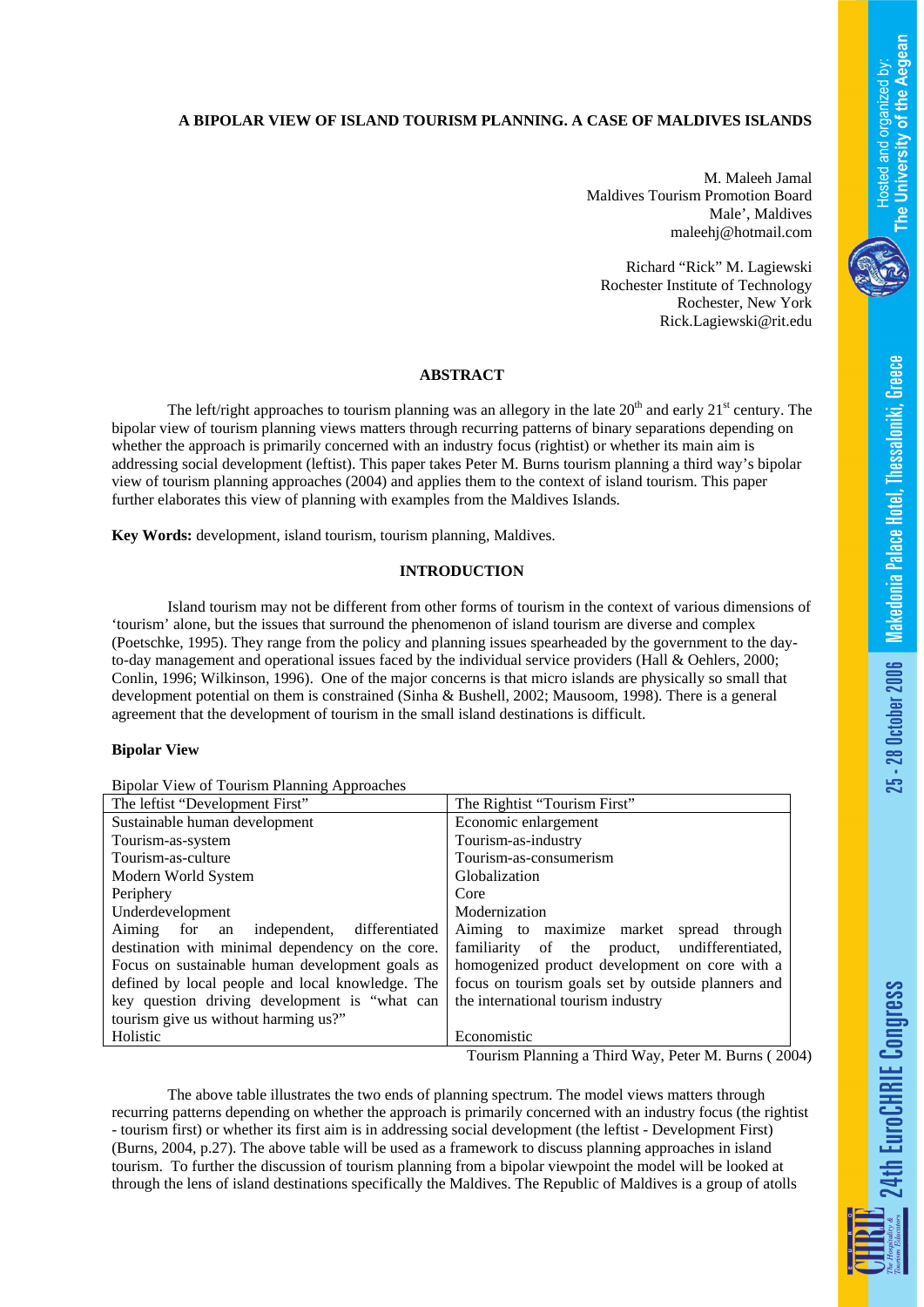**4th EuroCHRIE Congress** 

in the Indian Ocean south-west of India, stretching over a total area of 900,000 km2 but with a total land area of 298 km2. There are 26 atolls containing 1190 individual islands. Two hundred of the islands are inhabited, with a total population of 300,000, of whom one-quarter live in Male, the capital island. The principal economic activities are tourism and fisheries. The Maldives are known internationally for their beaches and reefs, and tourism provides 60% of foreign-exchange earnings, 20% of gross national product and 10% of employment (Buckley, Ralf, 2003, p.201). In 2004 the Maldives contained 87 micro enclave resorts with total bed capacity of 16, 858.

Nearly 86 percent of tourist accommodation facilities in Maldives are based on a one island one resort concept which is called enclave tourism. The total tourist arrivals in 2004 reached 600,000 which are close to double of local population. Most tourists come from one region, i.e. Western Europe, and their main interests are relaxation on the white sandy beaches, the tropical island environment, scuba diving or snorkeling. In 1970's resorts were very basic with minimal facilities, some facilities were made entirely of coconut rafters and thatch, while most of the structures were made of coral stone, coconut palm leaves. Today the lodging facilities at resorts are similar to urban hotel rooms with tiled roofs and floors, air conditioning, television, telephones and mini bars, although exteriors still maintain an island cottage look. By the mid 1980's the Maldives became known and still is today for their introduction of water villas or bungalows, built on stilts over the reef flats.

While the Maldives have enjoyed success in their tourism sector, by 2003 several factors came to bear on the present system of tourism planning in the Maldives. These were the impacts of the Tsunami, a shooting incident involving security forces and inmates in the capital that sparked political unrest, and social problems associated with over population in the small capital of Male. This intern resulted in much criticism of the government and president who had been in power for the last 28 years. This has now given rise to a new period of political and social reform that has begun to influence the way tourism is planned and developed in the Maldives.

#### **Leftist:**

The leftist approach or the development first school (Burns, 1999) is concerned primarily with the vision of a destination with minimal dependency on the core and a differentiated product (Burns, 2004). This view also looks to rely on local people and local knowledge to drive tourism goals. It is known that small island states tend to depend on tourism more than non-island destinations (Ellul, 1999; McElroy and Olazarri, 1997; Liu and Jenkins, 1995; Hein, 1990 and UNCTAD, 1990). It is expected that greater community integration in tourism planning leads to increased economic benefits for all or, at least, for many to share. A community with a high level of tourism control and management would ideally have, among other characteristics, a broad-based and open democratic structure; an equitable and efficient decision-making process; a high degree of individual participation (including influence) in decision-making; and a high amount of local ownership (Mitchell 1998:2). The process for planning community tourism destinations tends to be overly simplistic or in many cases nonexistent. Frequently, tourism destinations are created through the imagination of an entrepreneur, private firm, or national government, and any planning that occurs is usually from that perspective (Reid and Sindiga 1999). What is critical here is that all those affected by the plan must be systematically brought into the planning process (Fuller and Reid 1998) and not simply in a token way (Arnstein 1969). Many authors (Campfens 1997; McIntyre 1993; Reid and Van Dreunan 1996; Wharf 1992) refer to this issue as community capacity building with a focus on education, or leading the community to self-awareness (Freire, 1970), so that the community can undertake further projects with independence and skill. Since tourism aims to alleviate poverty and bring well being and progress to a community it is important that they be involved in the planning process as they will know what they want to be established in their community.

When tourism started in Maldives in 1972 it was not planned and government did not regulate it. As a consequence tourists mainly from Italy used spear guns to catch fish, damaging coral reefs and also taking along with them corals, shark fins, and turtle skeletons as souvenirs. Early tourists also used dynamite to blast the coral reef and catch fish. However, when German tourist started visiting Maldives during late 1970s they voiced their concerned to the resort owners and to the government. As a result government has to come out with regulations that would control the activities of the tourists and protect the ecosystem of the Maldives. As a result spear fishing, coral dynamiting were banned along with the export of shark fins and coral. At the same time tourists mainly back packers staying in islands where locals lived were banned. This was to minimize the negative socio-cultural impact of tourism on the society. Since then the idea of planned development was conceived by the government as well as the private sector. As a result the first tourism law was introduced by the parliament on January 1<sup>st</sup>, 1979 after 8 years of development. It was during 1986 the Ministry of Tourism came out with the regulation for tourism development, defining minimum standards (Niyaz, 2002). It was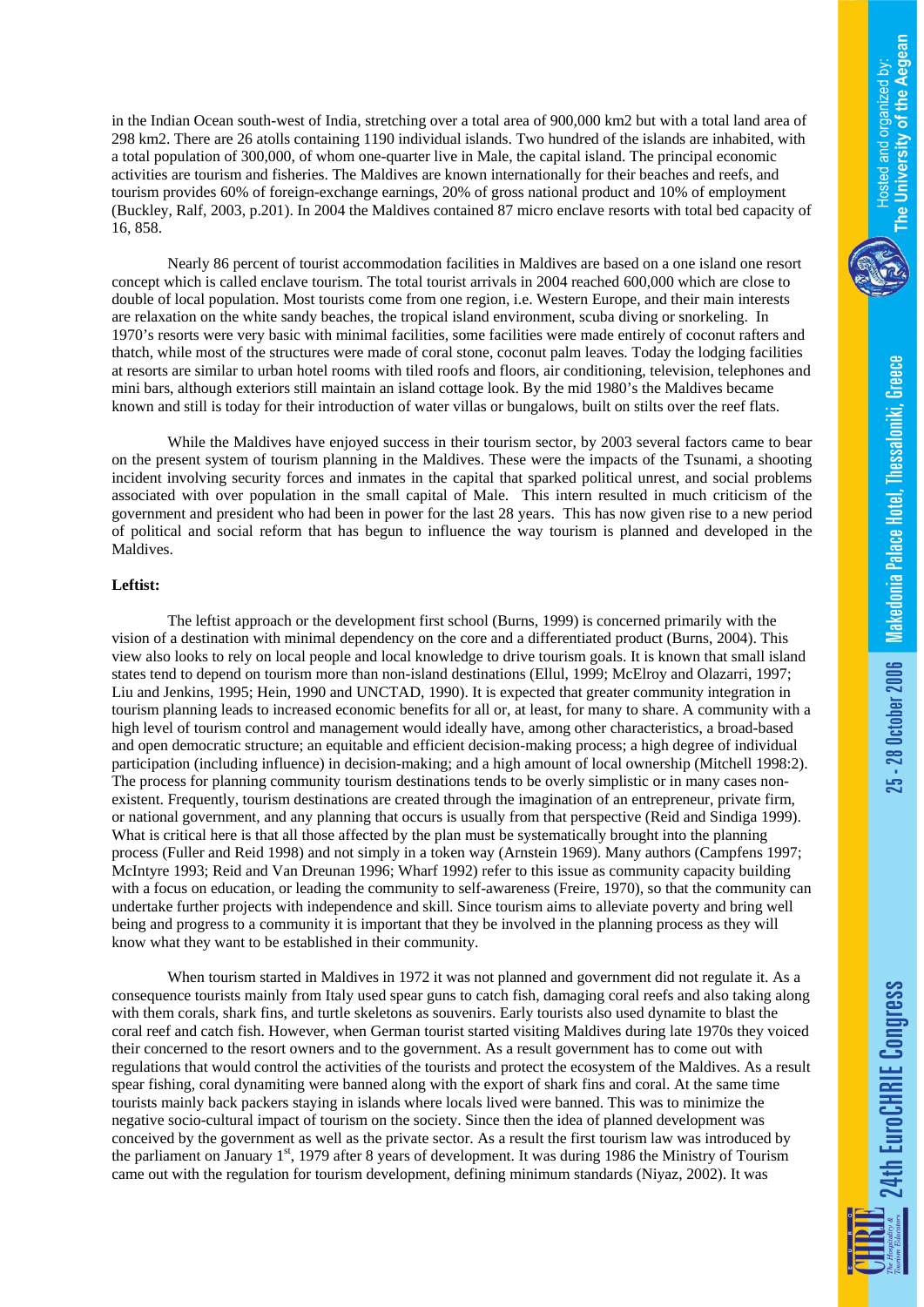**4th EuroCHRIE Congress** 

did little in terms of tourism income distribution. It wasn't until late 1990s and early 2000 that people indeed raised voice for better distribution of tourism benefits. Therefore, the ministry of tourism carried out some surveys during early 2000 to identify atolls that are suitable for tourism development. Within the last two years of the survey project period, 9 atolls were surveyed to identify areas/islands that are suitable for hotel/resort development. The aim of this was to identify resort development areas and to expand and maximize tourism benefits to locals in the future (Ministry of Tourism, Maldives, 2004). The Maldivian Government's initiative to expand tourism to all the atolls of the country by opening 11 new resorts will also facilitate income-generation opportunities and open up employment opportunities for a large number of Maldivians, when these resorts become operational in the coming year 2007(Ministry of Tourism, Maldives). Maldives is at the end of implementing the Tourism Master plan 1996-2005 and the Ministry of Tourism and Civil Aviation is embarking on the development of the new Tourism Master plan. According to the Minister of Tourism and Civil Aviation, this process will include wide consultations with local industry members in order to ensure that the new vision for the tourism sector is based on the knowledge, experience and aspirations of the stakeholders. The Minister of Tourism and Civil Aviation also stated that the Ministry of Tourism and Civil Aviation will utilize the assistance of foreign experts in formulating the new Master plan. In 2005 Government of Maldives decided to develop a 200 bed hotel in the Fuvammulah which is one of the most southern islands close to equator. It is first time that government decided to introduce tourism in an island where locals live other than the capital Male'. The resorts in operation in Maldives do not have locals living in the resort other then the work force. A new generation of educated Maldivians have completed their further studies and some are already in the high ranking government positions. This has lead to formation of various interest groups. For the first time in the history of Maldives some locals opposed to the tourism development project. More than 2000 islanders from Fuvammulah signed a petition saying that it would create negative socio-cultural impacts (Haveeru News Paper, November 17, 2005). In the same article a local farmer from Fuvammulah expressed his dissatisfaction of hotel development saying that he would loose his farming land which enabled him to build a six room house and pilgrimage to Mecca three times. This view does not represent majority of the Maldives citizens as almost the entirely population understand the importance of tourism. At the same time they are also very concerned about its negative impacts. The increase connectivity to external sources further broadened the understanding of the tourism industry due to easy access to internet and cable TV and mass media. The recent Hotel in Fuvammulak Island and resort in Hankeda in Addu Atoll was awarded based on a new bid evaluation criteria laid out by the ministry which gives emphasis on employing locals. It was noticed that both the hotels were awarded to new local business owners who are new to the tourism industry. The awarding of island to these new entrants to the tourism industry will make the ownership of resorts wider. It will give a positive image to the government's initiative to help new entrants, small and medium size tourism related companies in the Maldives. The person who owns a resort in a particular atoll in Maldives can control the votes of that atoll. Hence, that person can play an important role in politics. Therefore it is important that resorts be awarded based on a fair and transparent process. As of 2004 December, There are 68 resorts with 13,282 beds leased to locals out of which 49 resorts (10,344 beds) are indeed operated by locals. In the same period 5 resorts (548beds) are leased to foreign companies and 25 resorts (3,774 beds) are operated by foreigners. It is inevitable that local population will be more critical of future tourism development in Maldives.

during 1983 that Maldives government implemented first 10 year tourism master plan (1983-1992). These plans

The dependence of small island destinations on tourism means, amongst other things, that a large proportion of employment occurs in the tourist industry or in tourism related activities. It is not always possible to give precise estimates of such employment because it does not only occur in areas usually associated with tourism, such as hotels, restaurants, airports, seaports, transport, travel agencies, souvenir shops and restaurants, but also in agriculture, fishing, banking, printing, and other activities with which the tourists come in contact, including sections of the public sector (Briguglio,L., & Briguglio,M.,1996, p.1). As mentioned in Briguglio's article from a leftist planning approach it is important to ensure that local community is benefited through the jobs created in the main focal point and subsidiary industry for tourism. There were 67,000 people working in Maldives during 2004 out of which 17,117 people were employed in tourism sector. Almost 44 percent of tourism sector employment is occupied by foreigners, while many locals are unemployed. On the other hand Addu Atoll people seem to be more excited about the government's decision to introduced tourism in Addu Atoll islands. One of the senior government officials was quoted as saying that his island people are in favor of developing a hotel in the Hankede Island. As it would create employment and bring much needed economic benefits (Haveeru News Paper, November, 17, 2005). According to many articles published in the daily news papers recently people were concerned about negative socio cultural impacts that might lead due to opening up hotels in islands where locals live. There are few reasons that could have lead to such a mentality. It could be due to Maldives being a Muslim country traditionally allowed non-Muslim practices on tourist only islands, such as the drinking of alcohol. A more related concern could be that from 1972 onwards its only exclusive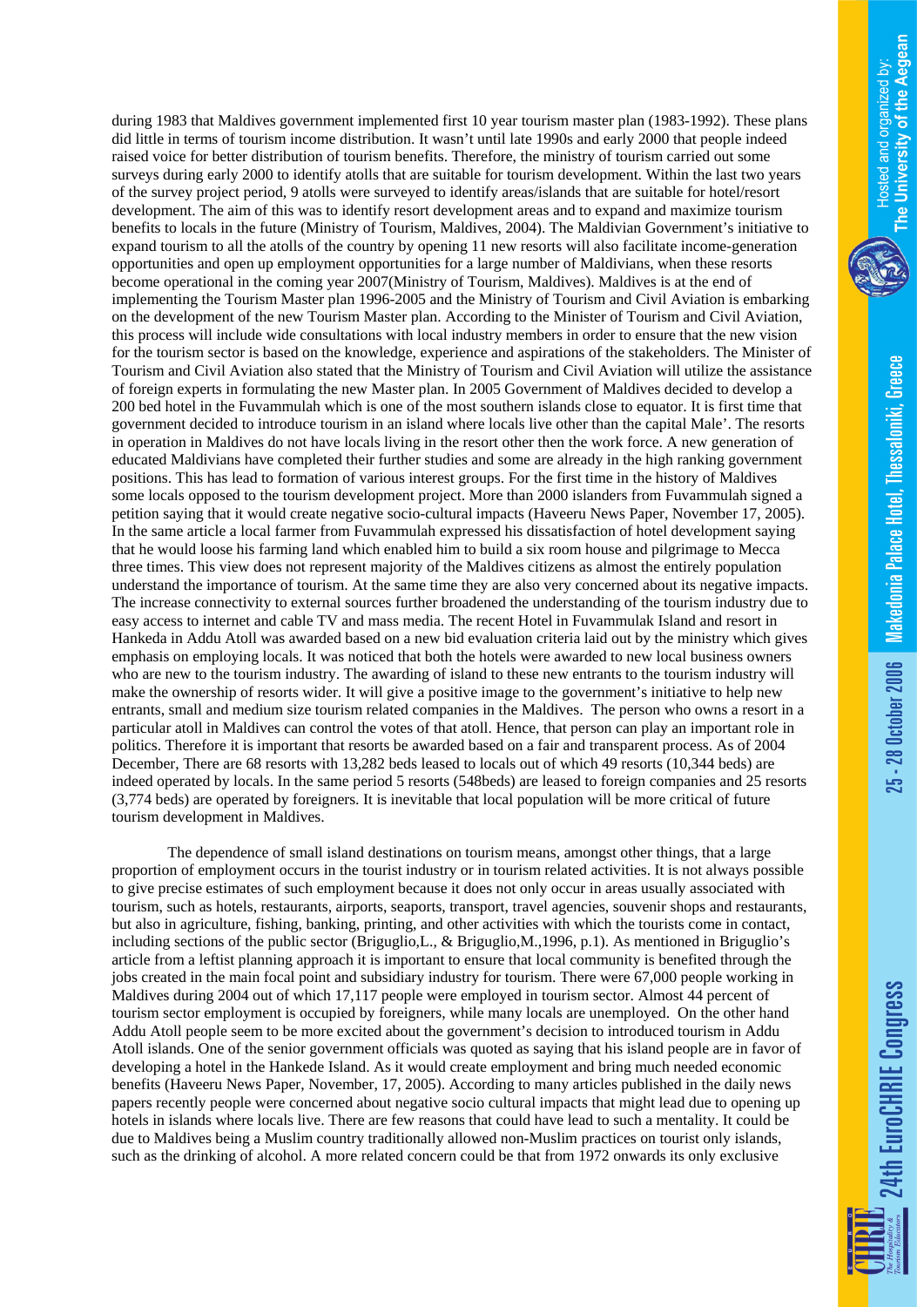**24th EuroCHRIE Congress** 

island where tourists can enjoy there holiday where locals do not live. Those resorts are exclusively developed for tourism. Hence only tourists and the resort staff reside in the island.

The central government maintains strong control over land tenure and exacts rather substantial lease fees from resort owners, but it has also provided access to education, healthcare and internal telecommunications for Maldivian nationals. Local residents in the atoll of North Male itself say that these services are available to everyone, but it has been reported elsewhere that the benefits are strongly concentrated around Male and that residents in more remote atolls have gained little (Robinson, 2001) (Buckley, Ralf 2003. p 199). The tide seems to be shifting where acceptance of island resort development was accepted without question, it is now scrutinized and challenged to determine if it provides real benefits with direct impact for locals. Due to introduction of multi party democracy during 2005 and increased protests over public dissatisfaction a voice for communicating grievances to the government has been born. For the first time in the history of Maldives an opposition party held a demonstration during the internal Labor Day on May,  $1<sup>st</sup>$ , 2006, where locals carried banners in the capital Male which called for more equal job opportunities, health insurance, social security and more worker rights.

#### **Rightist:**

The rightist or tourism first approach is concerned about economic growth, relies on trickle-down or multipliers for development (Burns, 2004, p.27). "The benefits of tourism development have largely been seen in economic terms, as in tourism's ability to generate income, jobs and corporate profits, bring in foreign exchange, boost tax revenues, diversify the economy and aid regional development" (Pearce, 2002, p. 4). However, it is argued that the rightist approach gives the benefits to international tourism industry and local elites according to Burns article. Many island nations have taken up tourism as a means of economic development. Tourism is often regarded as "a passport to development particularly for countries with fewer natural resources other than sun, sea and sand" (Edwards, 1998, p. 1). Tourism is an industry that has the potential to be developed out of what is inherent to the country, namely the natural beauty, and culture. Furthermore, the smallness, isolation and seclusion of islands, which may discourage other industries to be located, provide a positive setting for tourism. It may be easier to market island destinations because of the association of islands and water with holidays and our fascination with the mysteries of islands (Lencek & Bosker, 1998; Baum, 1997). Countries whose economy has been based on a monoculture for years, such as fishing has been in the case of the Maldives, a second industry with huge growth potential appears to get both popularity and economic significance rapidly. One of the reasons could be that the decision on the 'best usage' of the island destinations' limited resource base often becomes a personal and a political decision rather than a patriotic decision. Politicians also tend to have short-term horizons bounded by the need to seek re-election and also their respective personal agendas that may influence decisions concerning the fair sharing of or the best utilization of the resources (Hall, 1994; Middleton & Hawkins, 1998). This is one of the disadvantages of rightist approach of island tourism planning. The question in the case of Maldives is whether the initiative to open up new islands for resort development in 2006 is to help with recovery from the tsunami or to gain political support in the aftermath heavy domestic and international pressure for more democratization.

The number of Maldivian nationals (or companies owned by Maldivian nationals) hold lease of 69 resorts, where as 50 resorts are operated by Maldivians. This indicates that compared to 58.5 percent in 2002, 59.7 percent of the total resort beds from the industry were operated or managed by locals in 2003. All the rest are managed by foreign companies or joint venture by Maldivians and foreign companies (Ministry of Tourism, Maldives, 2004). This leads to foreign companies taking away the tourism revenue and employing foreign management. In addition foreign owned resorts have their own marketing departments and contract out their rooms to large international tour operators leaving local travel agencies at a disadvantage. Villingili Island at Addu Atoll has been leased during August 2000 to a joint venture company formed with the government of Maldives for development of a 500 bed resort (Ministry of Tourism, Maldives, 2004). In addition to local elites in some cases the government also partners with international hotel chains to develop and operate tourist resorts in Maldives. One of the examples was Maldives government forming a joint venture company with Shangri-La Hotel Chain. In 2006 the government of Maldives formed a public company in the name of Tourism Development Corporation which has 55 percent public share and 45 percent government share. The company will develop 15 resorts out of the 35 new islands that planned to be developed from 2006 onwards. The local news papers were critical of the fact that the government appointed local tourism elites to top posts of this company. They mentioned that it might create a conflict of interest as those appointed have their own resort operation in Maldives. Some resorts dissent to the fact that government owned company will be competing with local resorts. This also means that the government's previous policy of facilitator role for tourism could change more towards competitor or constructive development partner.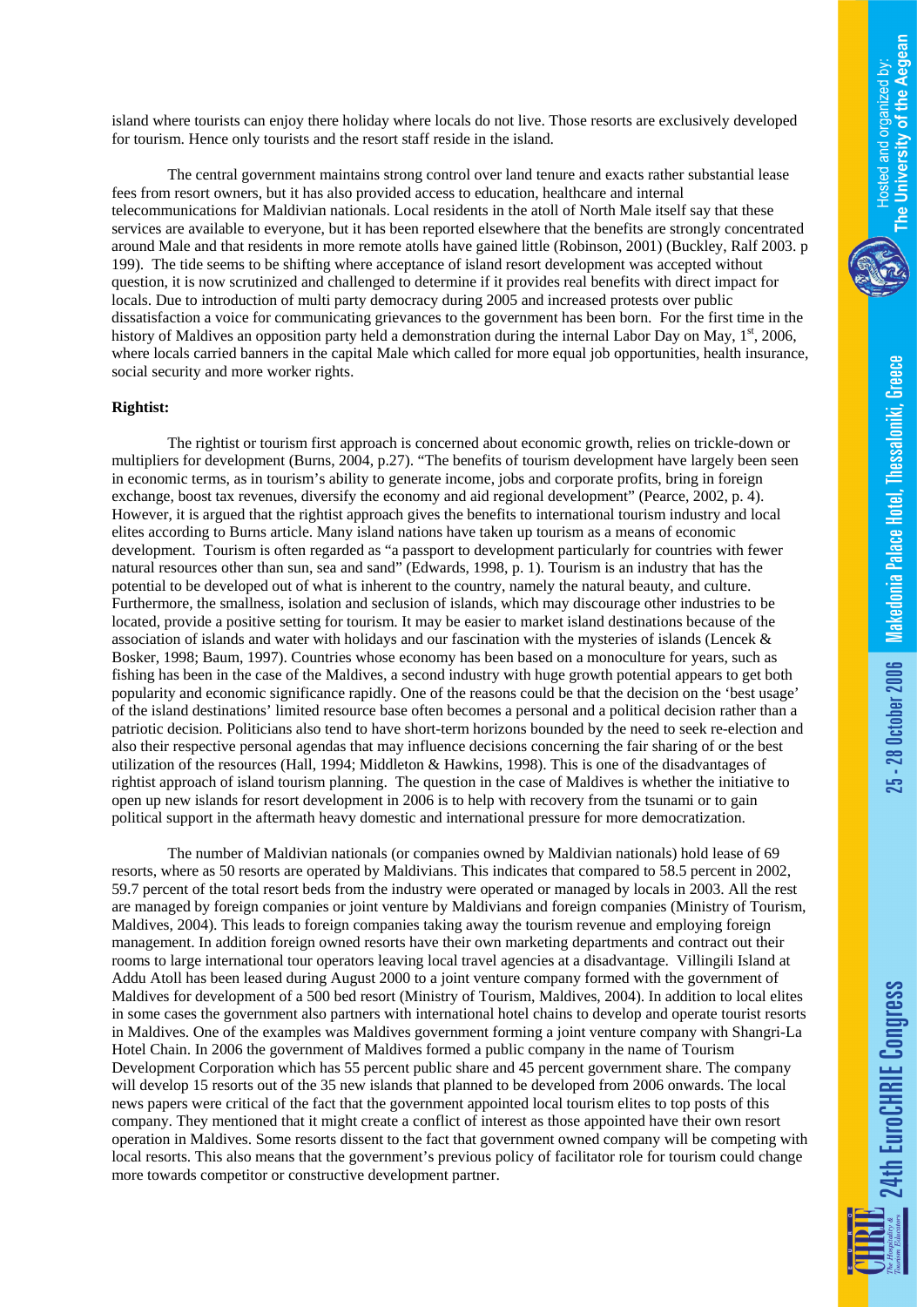25 - 28 October 2006 | Makedonia Palace Hotel, Thessaloniki, Greece

For some island destinations, the foreign exchange generated through tourism can be as high as 70 percent (Archer & Fletcher, 1996). Contrary to the suggestion that "social and environmental concerns may be prioritized and tourism development may not always be encouraged" (Williams & Shaw, 1988, p. 231), island destinations often seem to put tourism development ahead of social and environmental concerns. In the case of the Maldives the distribution of individual wealth is highly skewed, with some individual residents owning several resorts and yachts, whereas the average annual salary for resort staff up to lower-level management is reported at US\$ 1200 per annum (Buckley, Ralf 2003. p 199). What is important here to understand who gains and who losses. From a rightist point of view most of the gain is for the local elites who own, or manage island tourism planning and development. With the share of tourism contribution to the GDP of Maldives in the year 2003 close to 32 percent it is quite substantial (Ministry of Tourism, 2004). The chairman of the company that currently has the most number of resort beds in Maldives used to be a close family associate of the president. In fact the government was the guarantor for a World Bank loan given to the same company to develop the biggest resort in Maldives. In fact he is loved by many Maldivian due to his philanthropic work.

In a capitalistic sense, it can be assumed that the private sector would be rather interested in making as high a profit as possible within the shortest time frame (Burns & Holden, 1995). Hence, expecting the private sector to be 'self regulated' for long term benefits to the nation may be an optimistic theoretical possibility, which may never be achieved unless the government intervenes (Hall, 2000a). However, when the government also desperately needs tourism revenue, and particularly executive decision makers have a stake in tourism, the hard question is if the government is effectively regulating the tourism industry for the benefit of the nation giving deserved respect to its environment, society, religion, and culture. The private sector is comprised of a limited number of wealthy individuals whose main motive is to make profit without paying much attention to the social well being of the community. In fact some of the biggest Maldivian resort owners have started investing nearby Seychelles and Sri Lanka due to unpredictable political environment in Maldives and also to take advantage multi destination package. It could also be the beginning of Maldivian resort chains gateway to broader international hospitality industry. It could also be due to increased lease rent offered to the government by resort bidders. Maldives is becoming more an upscale destination.

With the signing of the agreement for the Farukolhufushi Island Resort (a former Club Med Island) in the Maldives, Abdul Hameed, the Deputy Minister of Tourism (6<sup>th</sup> November, 2005) said that in the second bidding the highest price was offered by Shaakir. Then rental cost of the island is 11,004,800 US dollars. According to Hameed Shaakir had presented 50 percent of the rent, 5.5 million dollars and given the bank guarantee of the other 50 percent, to the Tourism Ministry, within the ten days allocated for him (Haveeru News Paper, 2005). The private sector of Maldives has been critical of governments bid evaluation procedure which allocates too many points for the rent to the government from the resort. This leads to bidders resorting to high end resorts and constrains small business been competitive in the bidding. This obviously creates a situation where the rich elites become even richer while the small and medium businesses don't have a fair competitive environment. When local companies offer such heavy rent for the island at the end they don't have the capability to develop the resort. This leads to sale of the management or development of the resort to wealthy foreign companies or large local resort owners. Such acts of the government lead to negative criticism. It shows that the government is rather interested in generating income rather than sustainability or distribution of tourism wealth.

Some island destinations have committed themselves to tourism to the extent that other industries are getting sidelined and traditional industries are being drastically reduced (Henderson, 2001). One of the industries that have been sidelined in Maldives due to tourism is commercial fishing. Local fisherman and blame government for not fully utilizing fishery sector. Until early 2000 the fish processing industry has been controlled by a government owned company. In the year 2005 there were lot of rifts between the fisherman state owned fisheries company due to the companies inability to meet increased supply of fish from local fisherman. In other words the private individuals have invested in larger fishing vessels while the government owned company hasn't expanded at the same speed. This again creates a negative impact on the social well being of the island community. Past development planning in the Maldives has been pragmatically dominated by economic forces. This has resulted in a centralized mode of development focused around the capital city Male' (Nethconsult, 1996). Even though an objective financial analysis may not be possible, a superficial analysis may suggest that indicators that work against the principles of economic sustainability, such as leakages are significant in island destinations. This can be reasoned on the basis of many factors, including the high number of the foreign ownership of tourism supply; level of imports; and expatriates employed in the island destinations (Long & Wall, 1996). Furthermore it is apparent that many industries have declined and the 'native skills' of people to do traditional jobs are either lost or not gained in the first place because of tourism, thus giving reason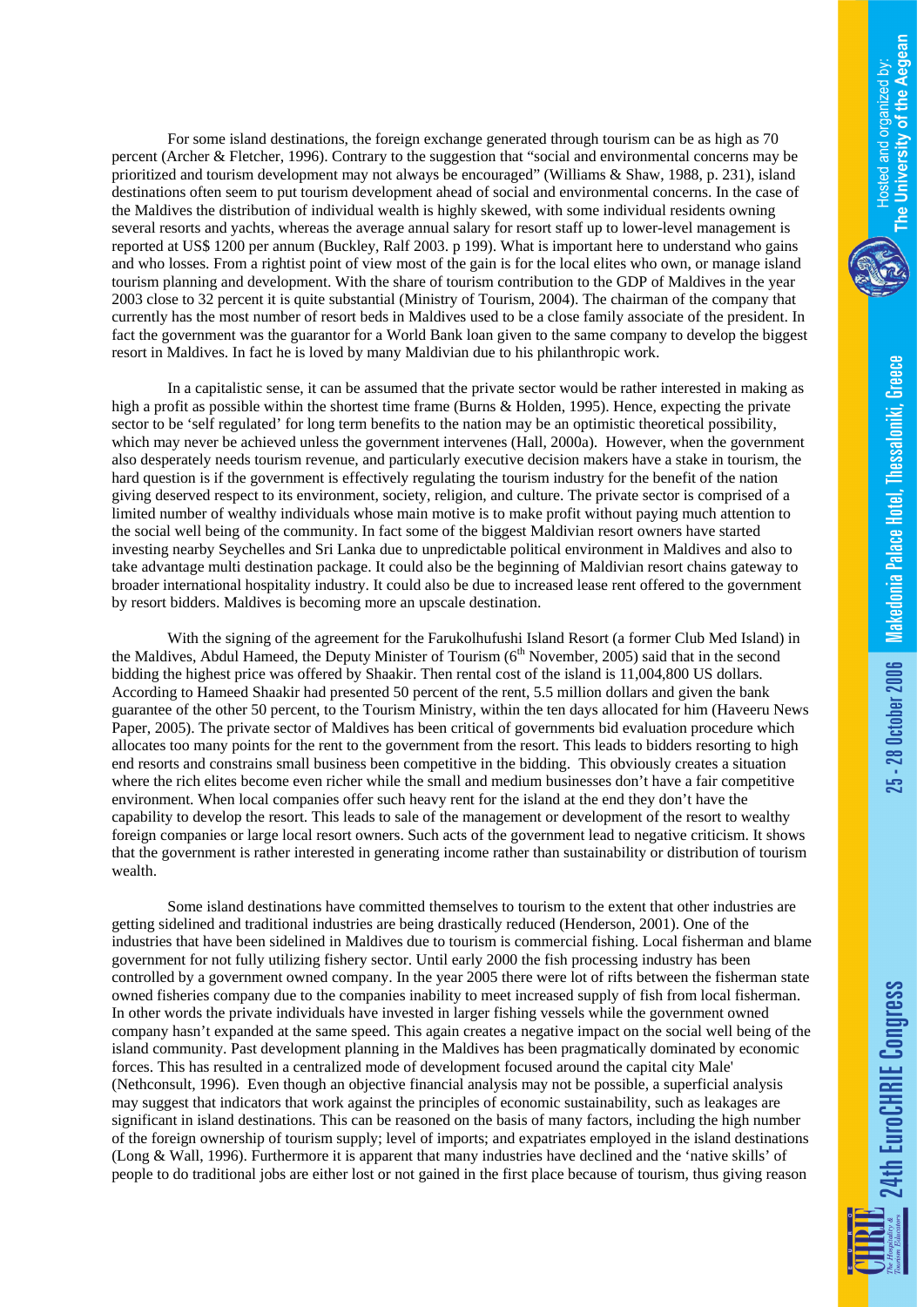25 - 28 October 2006 Makedonia Palace Hotel, Thessaloniki, Greece

to question the economic sustainability of tourism in small island destinations (Coccossis, 2001; Wilkinson, 1996). Sometimes those skills are lost because most of the items are imported to the island destinations.

One aspect that constrains the tourism development of island destinations is their self-insufficiency to provide access. Many island destinations may "…find themselves in the unhappy position of having to rely on the services of (many foreign owned) air-lines and shipping companies which make decisions in the best interests of the share holders and which do not consider the very real concerns of islands" (Conlin & Baum, 1995, p. 6).

Tourism in small islands tends to create undesirable economic effects. One of these relates to foreign control of tourism and tourist related activities. Inward tourist traffic is often controlled by foreign tour operators, who often have enough bargaining power to dictate matters related to tourism in the host countries. Also larger scale tourist establishments on islands tend to be foreign-owned, and this may lead to developments which are not in the long term interest of the island itself (Briguglio, L., & Briguglio, M., 1996, p.3). However, The Four Seasons Resort and Club in Las Colinas reached out to help its family halfway around the world in the Maldives. The floods produced by December's tsunamis washed away the jobs of about 400 employees on the tiny island of Kuda Huraa in Maldives. While it is being rebuilt, manager Armando Kraenzlin has been busy finding jobs for his employees. Nearly 200 are working at resorts around the world, and 12 have just come to Irving. "It is a good company, and they take care of us," said Imran Adam a Maldivian. Several employees are working in Chicago, Palm Beach, Fla., and the Hawaiian island of Maui, along with a few other U.S. cities (www.hotel-online.com). In this case it shows the international chains can help Island tourism destination at times of difficulty and provide locals means of income and develop skills in their sister companies overseas.

The Shangri-La Maldives Resort & Spa (planned to be open 2006) is stretched out across the beaches of Villingili Island. The Resort is going to be divided into 3 distinct accommodation concepts, offering a range of spa and leisure activities and an array of exciting dining and entertainment facilities (www.shangri-la.com). It is argued that while locals in the area lack some basic infrastructure and facilities the tourist see at as paradise and international chains make millions of dollars of profit, while the distribution of tourism revenue to the locals is often negligible. However, the resort will employ a large number of Addu Atoll residents who will be able to commute to work from home rather than choosing to relocate for job opportunities (Aafathis News Paper, November 5, 2005). So the issue to date is whether expanding tourism to new islands in the Maldives is really driven my expanding the economic benefits to locals living away from the capital island or just another way for multinationals to expand tourism and extract its economic winnings.

#### **Third Way**

The third way approach as suggested by Burns (2004) provides platform for sustainable growth and human development. Third way approach is more participatory approach than master planning. It takes into consideration various stakeholders of the tourism industry. For a small developing island tourism destination sustainability of the tourism sector is vital, and developmental goals could be achieve through more community participation. The Maldives are in a state of great political and social transition. If the best approach is not applied it could danger the very foundation the whole Maldivian economy is based. The third way approach highlights the importance of the role of various civil institutions. For geographically diverse island nation like Maldives it is essential that tourism planning is intra-sectorally active. All sectors both the private and public need to play real role in guiding the development of the Maldivian tourism industry.

The Maldives Association of Tourism Industry (MATI) represents the private sector travel and tourism trade in Maldives. MATI provides an input to the formulation of marketing campaigns by MTPB through the auspices of the Tourism Promotion Advisory Council, and have also contributed to the preparation of the First and the Second Tourism Master Plans and the 3rd Master Plan which is underway. To date there hasn't been any active non- governmental tourism organization providing input or a civic voice to the government's plan. There is very limited participation in terms of tourism planning by the local island community. This is currently one of the weaknesses of the Tourism Master Plan of 1996-2005. The philosophy behind the Third Way represents the current situation which reveals the loop holes that need to be answered for the growing call for better democracy and civic engagement in Maldives. A participatory planning approach identifies not only benefits to the Maldives but also its problems. Unlike other countries tourism contributes almost 32 percent of DGP directly. Tourism Industry being the biggest industry in Maldives has left many educated and training local ready to take a leadership role in planning. Burns (2004) suggests that if limitations of tourism plans are known beforehand then false expectations will not be raised. Tourism being the most dependable industry in Maldives, there needs to be criteria against which success of the plans can be evaluated. For example, the leakage of tourism receipts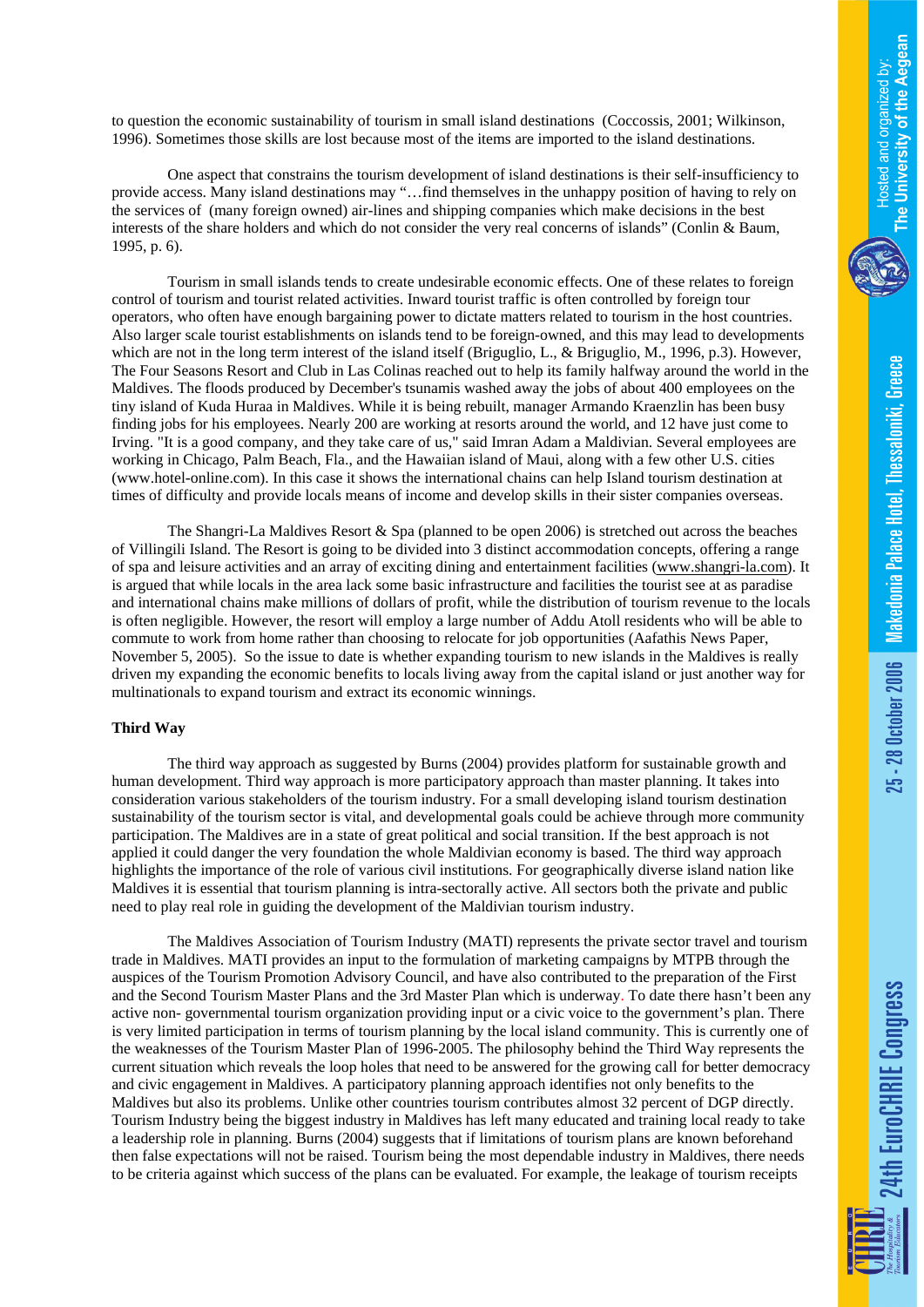25 - 28 October 2006 Makedonia Palace Hotel, Thessaloniki, Greece

**24th EuroCHRIE Congress** 

corporate tax in the Maldives. Duties are levied on all imported goods with the exception of fixtures, fittings and building materials for the construction of resorts. The liberal fiscal policies in the Maldives mean that foreign businesses are estimated to be able to repatriate 70% of their turnover, and expatriates are allowed to repatriate 100% of their salaries. Officially the net retention of foreign exchange within the country is thought to be 21% although in reality this could be much lower according to preliminary analysis for the third tourism master of the Maldives.

and its contribution to the national development of Maldives. There is no income, capital gains, value added, or

The Third Tourism Master plan for Maldives 2006-2010 will formulate a national long-term strategy for tourism development in the Maldives and will seek to reduce economic leakage from the tourism sector in order to generate more benefits for local inhabitants. It will lead to the reduction in poverty levels throughout the country by increasing national employment levels, work opportunities for women, and by improving human resources development and training within the tourism sector. The plan will seek to maximize the opportunities for community-based tourism. The project will also increase the capabilities of the government to be able to manage the national tourism sector. While these goals are admirable they lack any direct input from the general public, and may not be based on what the citizens want in the of Maldives. The Third Way if applied will spend more time and attention in the pre-planning phase while involving a cross section of tourism institutions.

A more participatory approach to tourism planning could be the answer to rectify some of the flaws in tourism planning in Maldives. If applied it would seek to develop number of systems each supported by appropriate social institutions that would encourage inter and intra-sectoral cooperation and the development of tourism that has capacity to satisfy a full range of actors. This would help address many concerns raised by the political and social changes occurring now in the Maldives.

#### **REFERENCES**

- Archer, B., & Fletcher, J. (1996). The Economic Impacts of Tourism in the Seychelles. *Annals of Tourism Research, 23*(1), 32-47.
- Arnstein, S. R. (1969) A Ladder of Citizen Participation. Journal of the American Institute of Planners 3, 216 224.
- Buckley, Ralf. *Case Studies in Ecotourism.* Cambridge, MA, USA, CABI Publishing, 2003. p. 199. p 201.
- Baum, T. (1997). The Fascination of Islands: a tourist perspective. In Lockhart, D.G. and Drakakis-Smith, D (Eds.), *Island Tourism: Trends and Prospects* London: Pinter. p. 21-35
- Baum, T. and L. Hagen. (1999). "Responses to Seasonality: The Experience of Peripheral Destinations." *International Journal of Tourism Research* 1(5): 299-312.
- Birch, D. (1993) 'Staging Crises: Media and Citizenship', in Rodan, G. (ed.) 'Singapore Changes Guard: Social, Political and Economic Directions in the 1990s', Longman Cheshire, London.
- Briguglio, L., & Briguglio, M. (1996). Sustainable Tourism in Small Islands. The Case of Malta. P.1-3.
- Burns, P, M. (1999). Paradoxes in Planning: Tourism Elitism or Brutalism? *Annals of Tourism Research* 26: p. 329-348
- Burns, P, M. (2004). Tourism Planning A Third way? *Annals of Tourism Research* 31(1), p. 24-27
- Burns, M. P., Holden, A. (1995). *Tourism: A new perspective*. London: Prentice Hall.
- Butler, R. (1997). Transportation innovation and island tourism. In Lockhart, D. G. and Drakakis\_S.D (Eds.), *Island Tourism: Trends and Prospects*. London: Routledge. p. 36-58.
- Campfens, H. (1997) Community Development around the World: Practice, Theory, Research, Training, H. Campfens, ed. Toronto: University of Toronto Press.
- Coccossis, H. (2001). Sustainable Development and Tourism in Small Islands: Some Lessons form Greece. *Anatolia: An International Journal of Tourism and Hospitality Research, 12*(1), 53-71.
- Conlin, M., V., & Baum, T. (1995). *Tourism: Management Principles and Practices* (eds.). Chichester: John Wiley and Sons.
- Conlin, M. V. (1996). Revitalizing Bermuda: Tourism Policy Planning in a Mature Destination. In Harrison, L. C and Husbands, W., *Practicing Responsible Tourism: International Case Studies in Tourism Planning, Policy and Development*. Chichester: John Wiley & Sons, Inc. p. 80-102.
- Edwards, T. M. (1998). Sustainable tourism and development local community perceptions: The case of the Bahamas. *Discussion Paper*. Bradford: Development and Project Planning Centre, University of Bradford. No. 18, p. 1-15.
- Ellul Anthony, "Sustainable Tourism in the IMA-SIDS," in L. Briguglio (ed.) *The Sustainable Development of Small Island Developing States in the Indian Ocean, Mediterranean and Atlantic Regions (IMA-SIDS)*, UNEP, 1999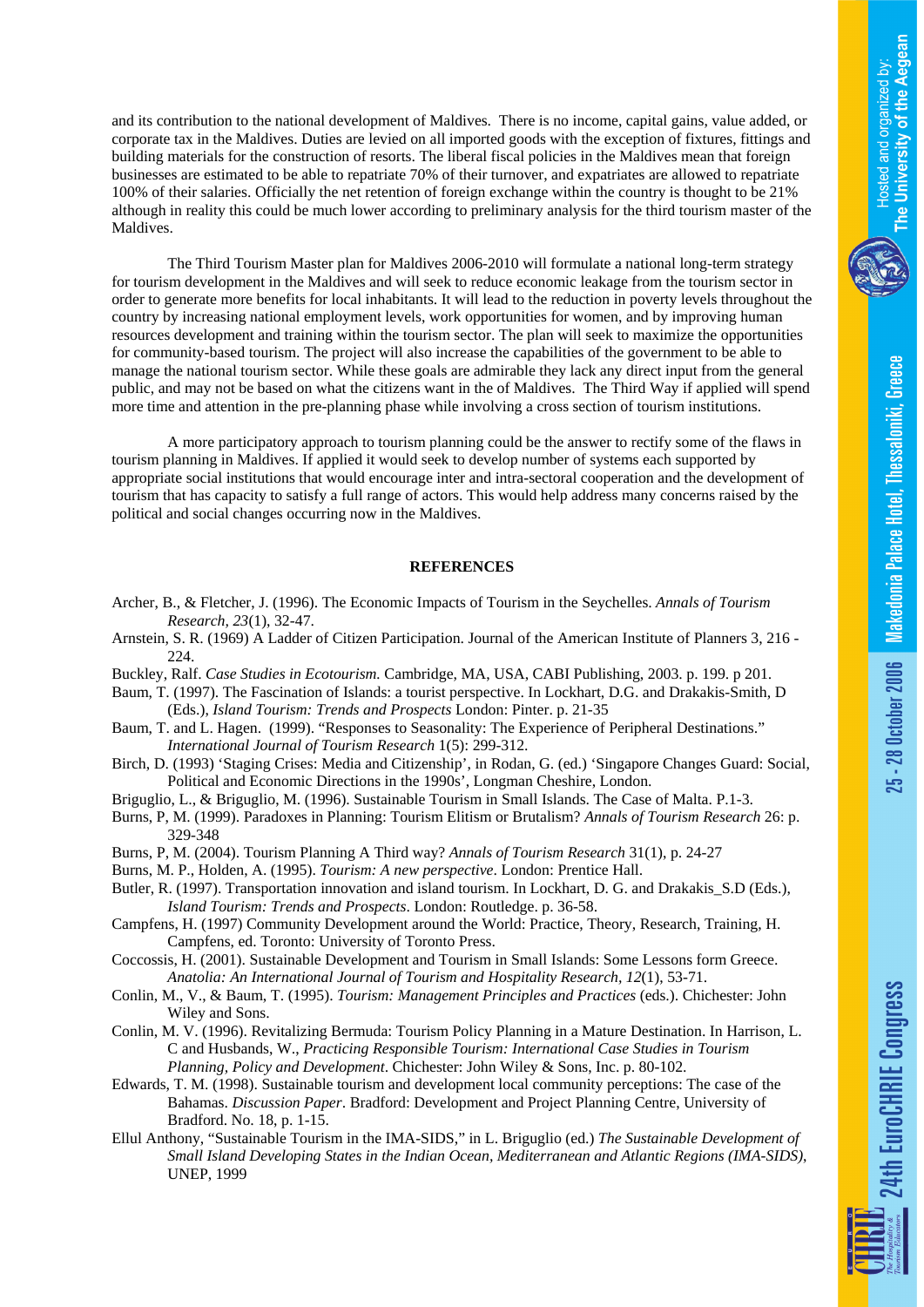25 - 28 October 2006 | Makedonia Palace Hotel, Thessaloniki, Greece

4th EuroCHRIE Congress

Freire, P. (1970) Pedagogy of the Oppressed. New York: Herder and Herder.

- Fuller, A. M., and D. G. Reid. (1998) Rural Tourism Planning: A Community Development Approach. In Rural Rehabilitation: A Modern Perspective, S. Smith, ed., pp. 260±274. Arnaudville, LA: Bow River.
- Hall, C. M. (1994). *Tourism and Politics: Policy, Power and Place*. Chichester: John Wiley & Sons.
- Hall, C. M. (2000a). *Tourism Planning: policies, processes and relationships*. Essex: Prentice Hall.
- Hall, C. M., & Oehlers, A. L. (2000). Tourism and politics in South and Southeast Asia: political instability and policy. In Hall, C. M. and Page, S.J. (Eds.), *Tourism in South and Southeast Asia: Issues and Cases*. Oxford: Butterworh Heinemann. P.77-93.
- Henderson, J. C. (2001). Developing and Managing Small Islands as Tourist Attractions. *Tourism and Hospitality Research, 3*(2), 120-131.
- Hein, P., "Economic Prospects and Problems of Small Islands" in W. Beller, P. d'Ayala and P. Hein (eds.) *Sustainable Development and Environmental Management of Islands*, UNESCO, Paris and The Parthenon Publishing Group, 1990.
- http://www.aafathisnews.com.mv, (Accessed 18th November, 2005).
- http://www.haveeru.com.mv, (Accessed 18th November, 2005).
- http://www.hotel-online.com/News/PR2005\_2nd/May05\_MaldivesWorkers.html (Accessed 18th November, 2005).
- http://www.maldivestourism.gov.mv/budget\_hotel.htm (Accessed 18th November, 2005).
- http://www.shangri-la.com/maldives/shangri-la/en/ (Accessed 18th November, 2005).
- http://www.tourismconcern.org.uk/campaigns/the-maldives.html (Accessed 18th November, 2005).
- Lencek, L., & Bosker, G. (1998). *The Beach: The History of Paradise on Earth*. London: Secker & Warburg.
- Liu, Z. and Jenkins, C. L. "Country Size and Tourism Development," *in Sustainable Tourism Issue and Policies*, London: Mansell 1995.
- Lockhart, G., & Smith, D. (1997). Island Tourism. Trends and Prospects. P.6
- Long, V., & Wall, G. (1996). Successful tourism in Nusa Lembongan, Indonesia? *Tourism Management, 17*(1), 43-50.
- Mausoom, A. (1998). *Tourism Development in the Maldives.* MSc, dissertation. Faculty of Business and Management, University of Ulster, Jordanstown.
- McElroy, J. and Olazarri, P. "A Tourism Penetration Index for Small Island Destinations*," Bank of Valletta Review* 16 (Autumn, 1997): 1-10
- McIntyre, G. (1993) Sustainable Tourism Development: Guide for Local Planners. Madrid: World Tourism Organization.
- McElroy, J.L (n.d.). The impact of tourism in small islands: a global comparison. P.5
- Miller, G. (2001). The development of indicators for sustainable tourism: results of a Delphi survey of tourism researchers. *Tourism Management, 22,* 351-362.
- Salih, A. (2000) Diver's perception theMalidves. Unpublished Postgraduate Diploma in
- Tourism dissertation, Centre for Tourism, University of Otago.
- Middleton, V. T., & Hawkins, R. (1998). *Sustainable Tourism: A Marketing Perspective*. Oxford: Butterworth Heinemann.
- Mitchell, R.E. (1998) Community Integration in Ecotourism: A Comparative Case Study of Two Communities in Peru. MS thesis in Rural Planning and Development. Ontario: University of Guelph.
- Mitchell, R.E and D.G. Reid. (2001) Community Integration. Island Tourism in Peru. *Annals of Tourism Research*, 28, 1, p 113-139.
- Nethconsult/Transtec in association with Board Failte. (1996). *Maldives Tourism Master Plan 1996-2005,* Volume 1, Main Report
- Pearce, D. (1989). *Tourist Development* (2<sup>nd</sup>). Essex: Longman Scientific and Technical.
- Pearce, D. (2002). Introduction: Issues and Approaches. In Pearce, D and Butler, R. (Eds.), *Contemporary Issues in Tourism Development*. London: Routledge. p. 4.
- Poetschke (1995). Key Success Factors for Public/Private- Sector Partnerships in Island Tourism Planning. In Baum, T. and Conlin, M.V. (Eds.), Chichester: Wiley. p. 53-63.
- Reid, D. G., and E. Van Dreunan (1996) Leisure as a Social Transformation Mechanism in Community Development Practice. Journal of Applied Recreation Research 21(4):45-65.
- Reid, D. G., and I. Sindiga. (1999) Tourism and Community Development: An African Example. Montreal: World Leisure and Recreation Association.
- Sinha, & Bushell (2002). Understanding the linkage between the biodiversity and tourism: A study of ecotourism in a coastal village in Fiji. Pacific Tourism Review, 6, 35-50.
- Tourism Statistics 2004, Ministry of Tourism, Republic of Maldives, 2004, P. 4.
- UNCTAD: *Problems of Island Developing Countries and Proposals for Action*, TD/B/AC.46.2, 1990.
- Wharf, B. (1992) Communities and Social Policy. Toronto: McClelland and Stewart.
- Williams, M. A., & Shaw, G. (1988). *Tourism and Economic Development*. London: Belhaven Press.